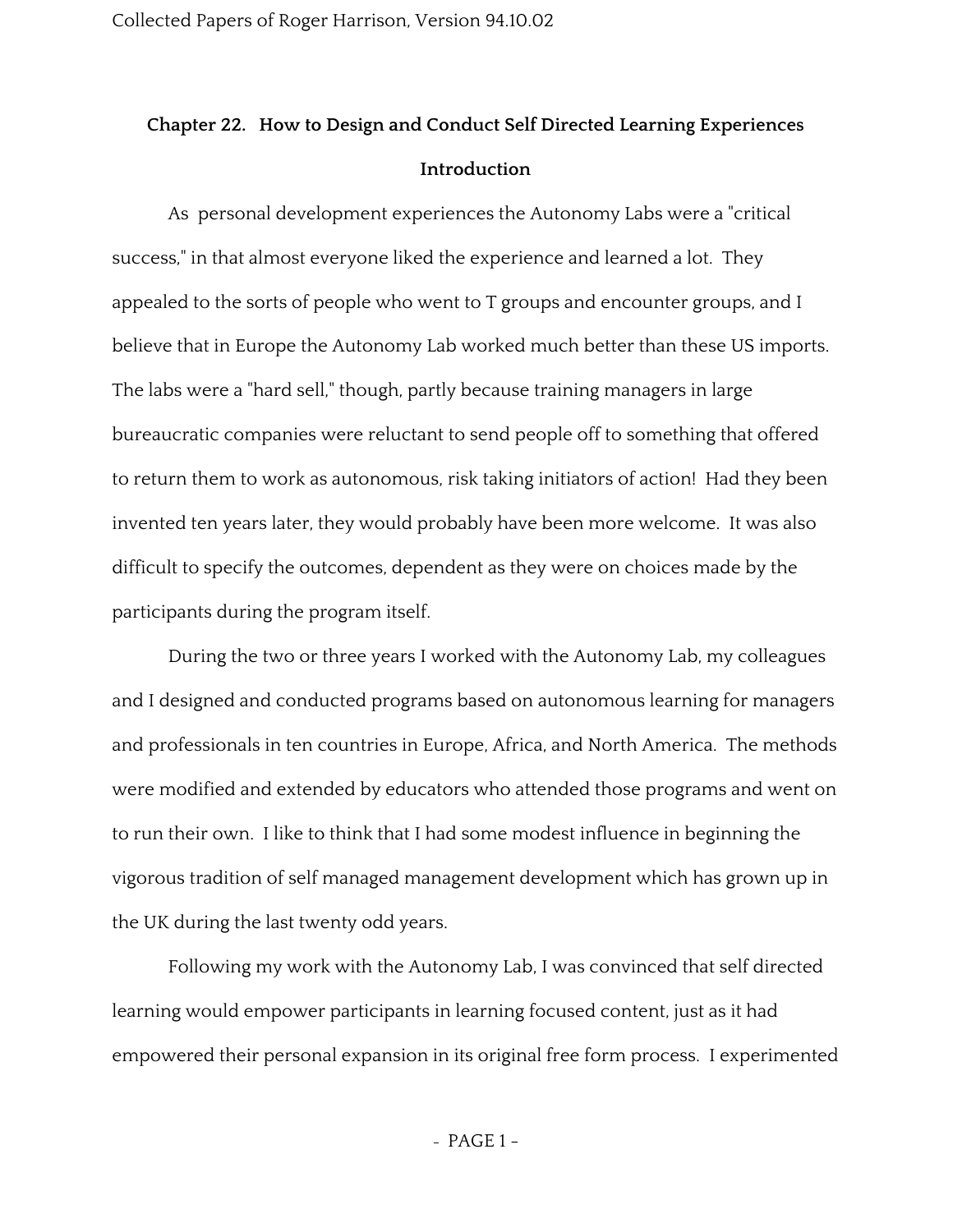successfully with a variety of applications of self directed learning, all of which were content focused, including programs for training consultants and managers in the management of change which I designed and conducted with Fritz Steele (USA) and Ian Mangham (UK). In the early seventies I collaborated with David Berlew to develop The Positive Power & Influence Program, a program designed to increase the flexibility and effectiveness of participants' interpersonal influence behavior. I spent a decade deeply involved in the design and commercialization of the Positive Power & Influence Program. The program, now solely owned by Situation Systems Inc. of Hanover, Massachusetts, has been very successful and surprisingly durable. Hundreds of training professionals have become qualified to conduct it, and thousands of participants have participated in the program and in its successor, The Positive Negotiation Program. I am told that both programs continue to attract a steady flow of participants.

This paper was written to bring together in one place the learnings that I and my colleagues garnered about self directed learning from our experiences with the Autonomy Labs, from our work in training people for change management roles, and from the application of self directed learning in the Positive Power & Influence Program. I have rewritten parts of it to minimize overlap with the preceding paper, "Developing Autonomy, Initiative and Risk Taking through a Laboratory Design."

# **The Design of the Positive Power & Influence Program**

We built the Positive Power & Influence Program around a tight model of interpersonal influence styles and skills. Our idea was to begin the program with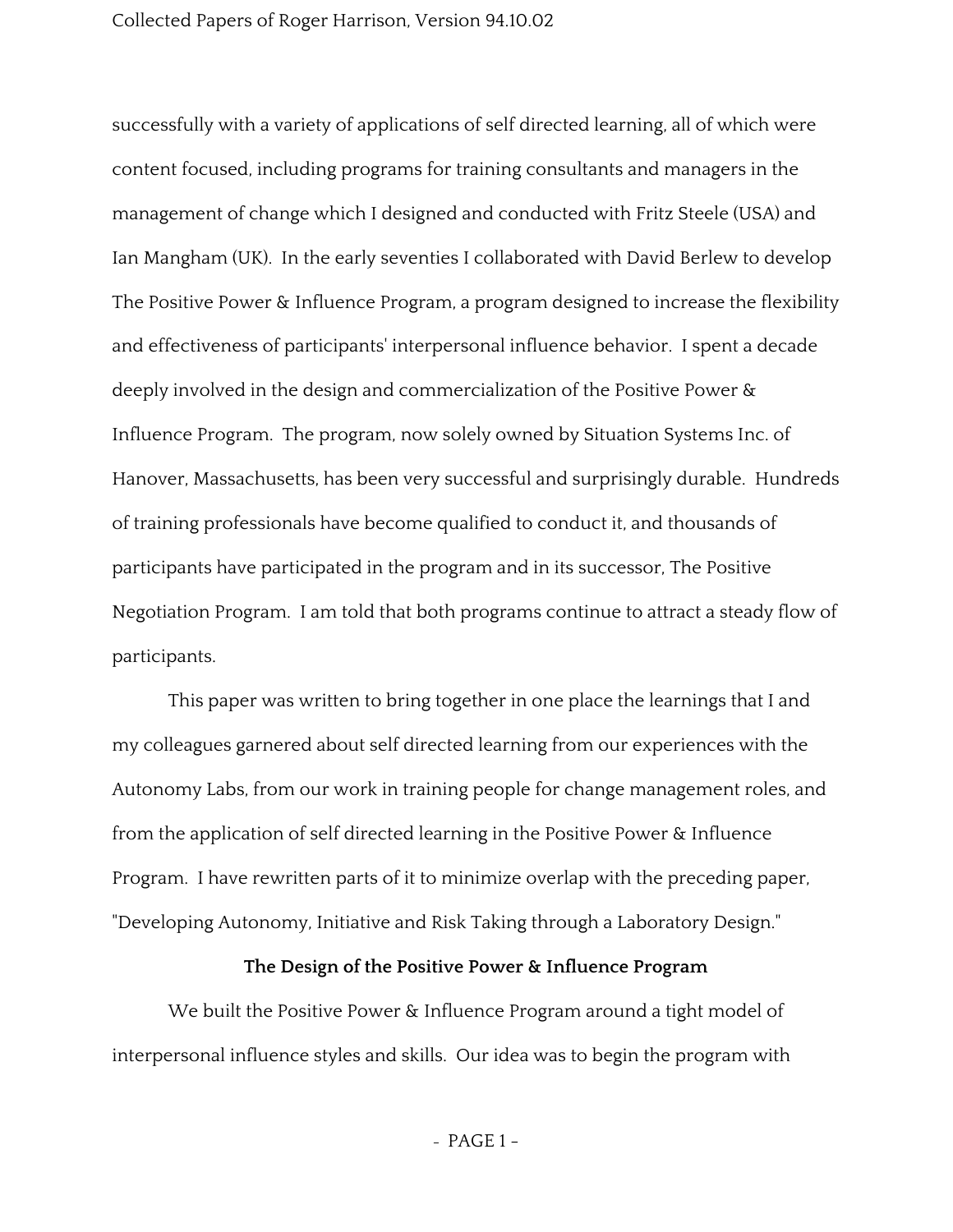conventional control by the trainers, and then progressively give more and more choice to participants as they became familiar with the model and were ready to assume responsibility for their own learning. I have described my experiences with the design and commercialization of the program in some detail in Chapter 5 of Consultant's Journey (Harrison, 1995).

#### **Diagnosis and Learning the Model**

Before coming to the program, participants filled out an Influencing Styles Questionnaire, and also obtained completed questionnaires from four or five colleagues of their choice. Thus they began the program with data for comparing their self perceptions of their influence styles and skills with the perceptions of others who knew them. We spent the first day of five in highly structured exercises for learning the model and for diagnosing one's strengths and weaknesses in using the four basic influence styles, using video recording and playback, with detailed observation and recording of the influence behaviors actually used by each participant. Participants thus went away from that first day with coherent and, for the most part, consistent information on which styles and behaviors they used, and which they avoided.

### **Exploring Alternative Influence Styles and Behaviors**

On the second day we gave participants choice among several "tracks" for exploring and experiencing styles and skills which they normally underused or avoided. Within each of the tracks, participants chose from a cafeteria of short structured role plays. The instructions for these role play specified that they were to be carried out using only the behaviors from one of the four influence styles in the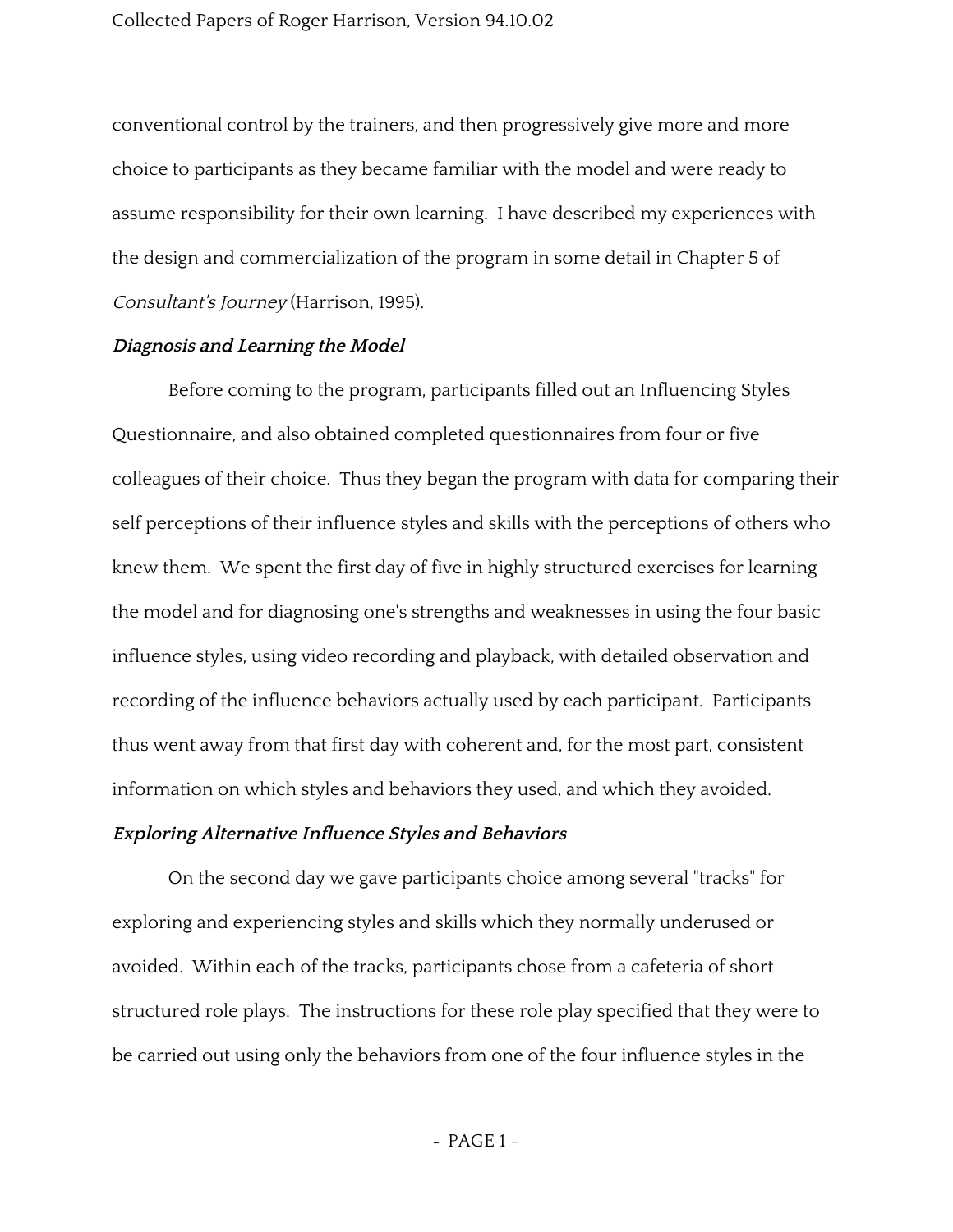model. Thus, each track provided a 'total immersion" experience of one style. Our intent was not for participants to acquire skill in using the style, but to give a thorough exposure to its "look and feel."

#### **Self Directed Learning**

On the third and fourth days, we moved fully into self directed learning. We told participants, "Now you have learned the model, and you have discovered which of the styles and skills you use well, and which you avoid using. During the "tracks" you have explored some styles and behaviors you normally do not use. Now you are ready to make informed choices about your learning goals and to choose your own paths to those goals. You may choose to develop skills in influencing styles you have formerly avoided. You may choose to perfect your use of styles in which you already have quite a lot of skill. The choice is yours."

At that point we provided participants with an annotated catalogue of learning exercises and activities, and we offered our services to help people choose those activities that would best achieve their learning goals. For two days they were on their own to manage their own learning, except for mandatory small group review sessions with a staff member once each day.

#### **Situation Replays**

On the fifth day, we once more provided a tighter structure, as participants prepared to apply their learnings in their work situations. Prior to attending, participants were asked to describe an unresolved influence situation in which they were currently involved, and bring it with them to the program. During the last day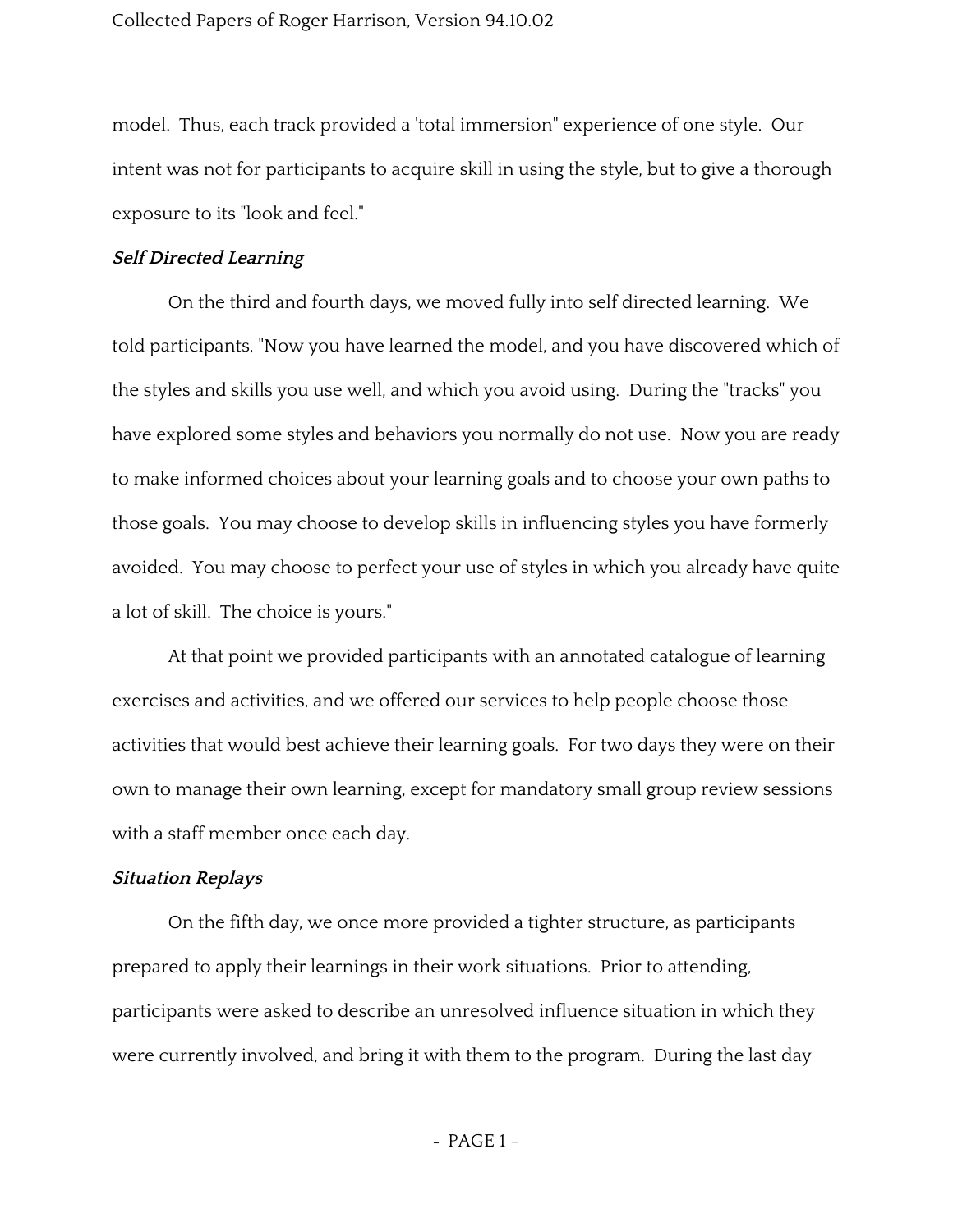we had them work in triads to diagnose their influence situations, plan how to resolve them, and practice using appropriate influence styles to reach their personal goals. Participants coached each other as they recorded role plays of their individual application situations, and then did them over again, until they were satisfied they would be able to carry out their plans under the pressure of the real life situation.

# **Experiences with Self Directed Learning**

The Positive Power & Influence Program is only one of the forms in which we have embedded the basic self directed learning design template. We have created designs for training trainers in using experiential learning methods; programs in consulting and the management of change; programs for developing entrepreneurial skills and attitudes for engineering and scientific staff; a program for "managing your boss"; and training in the skills of "long-cycle selling". These have been based on the original "design template":

- A clearly articulated conceptual framework.
- Initial self diagnosis, preferably involving participant collection of data from associates and colleagues.
- Structured experiences in which participants assess their skills and knowledge.
- Some experiential exposure to a wider range of behaviors and situations.
- A self directed skills and knowledge building section, using both experiential and more traditional training materials.
- Structured application planning.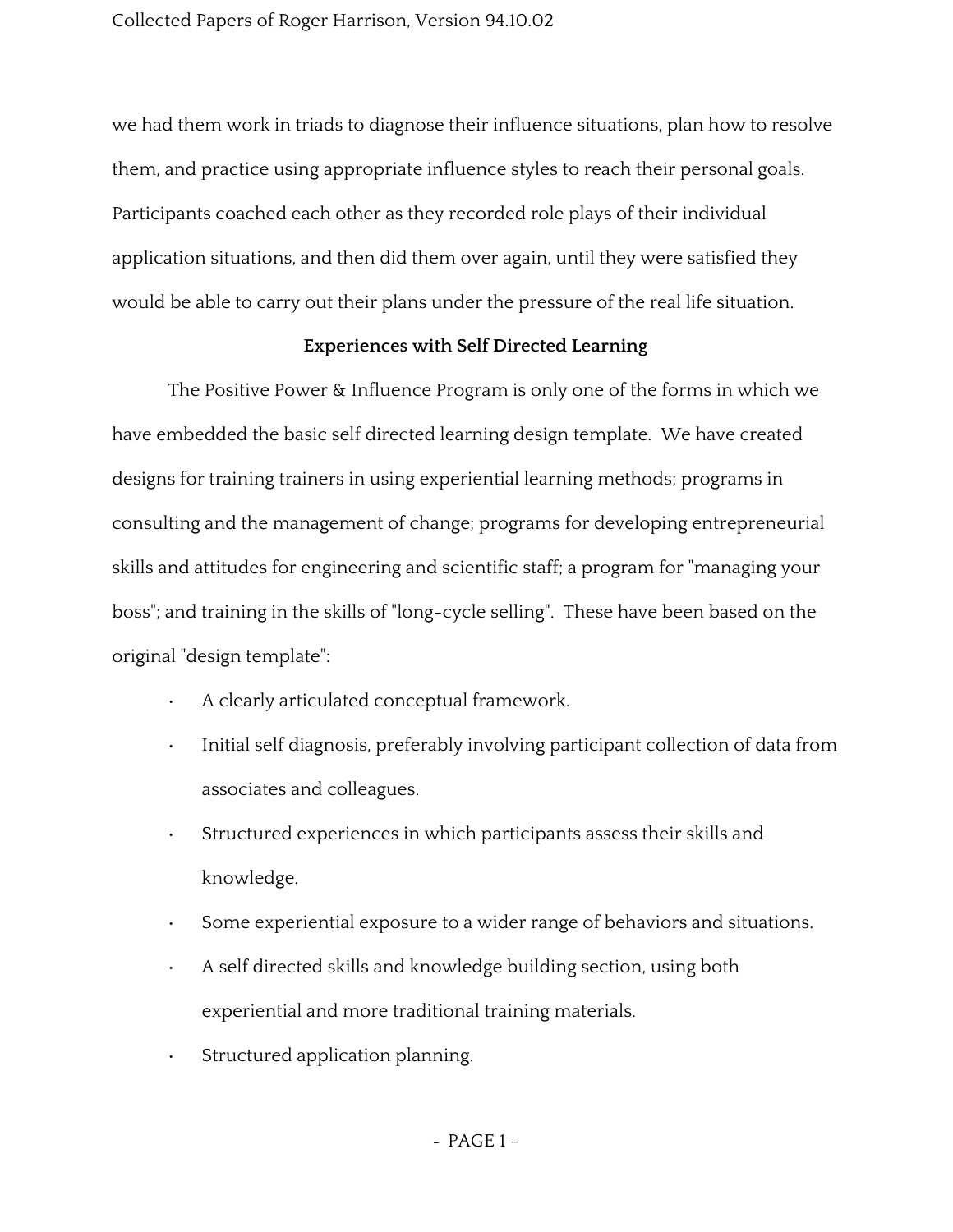Our experience with these programs supports the following generalizations:

The format lends itself to a wide variety of program contents.

The programs develop extremely high participant motivation, involvement, and satisfaction.

Self directed learning designs successfully accommodate a wider range of individual differences in level of preparation, readiness for personal risk taking, and learning pace than any other approach we know.

The programs deal with deeply personal attitude and value issues with less participant stress than do group based approaches.

Participants report more concrete and specific examples of work-related application following self directed learning than they do when the same material is dealt with by traditional classroom methods or by teaming designs relying on small group experiential processes.

# **Organizational and Social Needs for Self directed Learning**

The need for self directed education grows out of an appreciation of the changing environmental conditions in which organizations exist. Organizational environments are increasingly characterized by instability, complexity, and rapid change. Bureaucratic and traditional organizations may manage to insulate their members from some of the impact of these turbulent environments, but this is effective only in the short or medium term. The skill obsolescence of managers and technical personnel illustrates the problem. Technical knowledge and specialized skills are unstable; they have a shorter useful life than that of the person who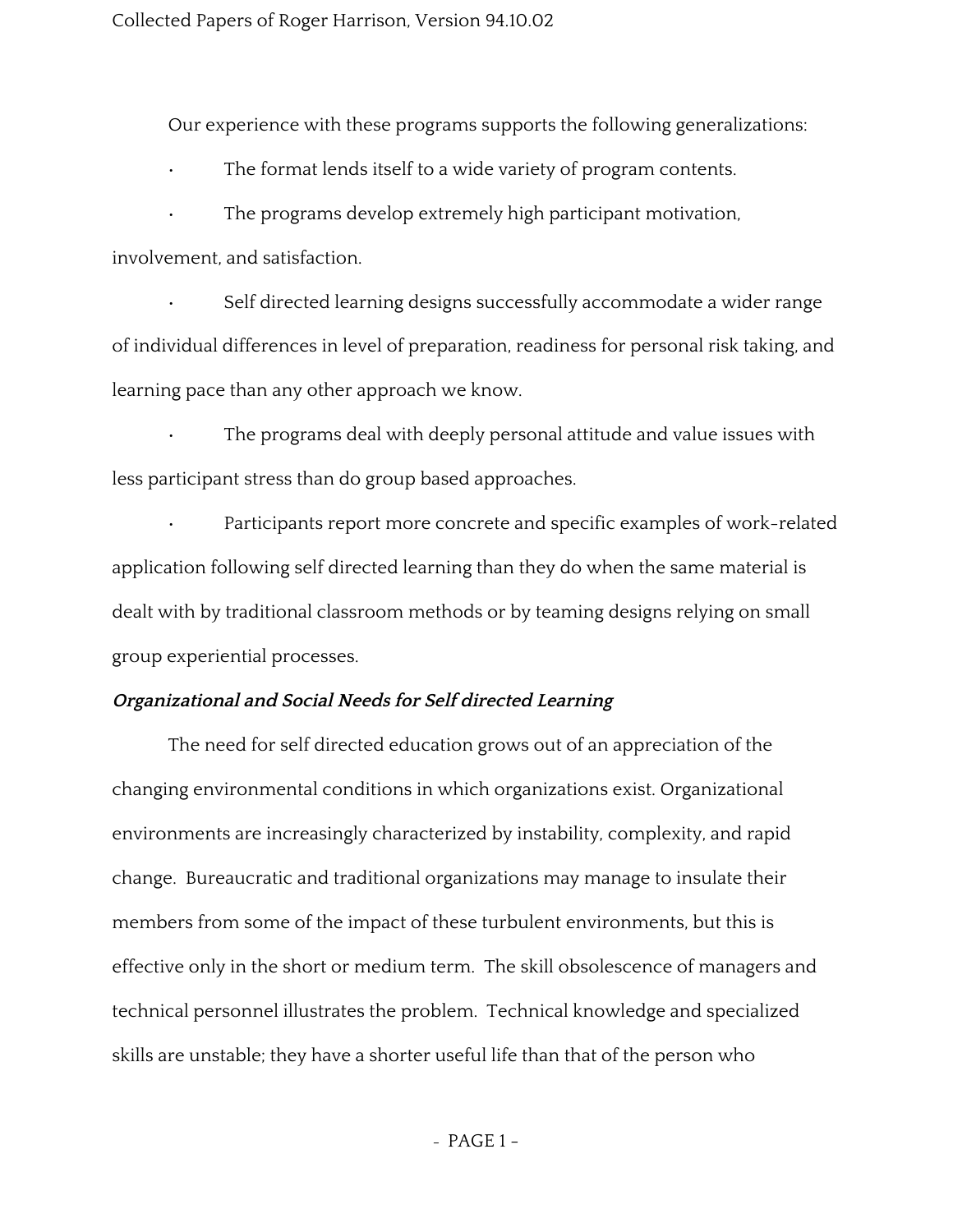possesses them. But often when a person's specific job skills become obsolete or redundant, the individual does also because the capacity to learn and adapt seems to be missing or to have atrophied from lack of use. It is becoming a truism among management development specialists that both organizations and their members need to learn at a rapid rate long past the point at which we previously thought of them as reaching a stable and mature state and beginning to decline.

With few exceptions, the education available to people in organizations does not focus on the development of this capacity to learn change, and grow. It tends to be "problem centered," providing knowledge, skills, or even attitudes that the educator presumes the learner needs. The "learner-centered" orientation that might foster the inner capacity to develop oneself in response to changing demands, difficulties, and problems thrown up by a turbulent environment is missing in most formal education. (This may be one reason why many competent and experienced managers place a low value on formal management education.)

In a rapidly changing environment, the knowledge and skills that are provided the learner in the problem-centered approach tend to become obsolescent rapidly. Thus, traditional management education can require that continual work be done on the manager, at considerable expenditure of time, money, and effort. This could be avoided if the manager were both capable and motivated to develop him- or herself-to devote inner resources to learning. changing, and growing as he or she is stimulated to do so by changing environmental pressures and demands.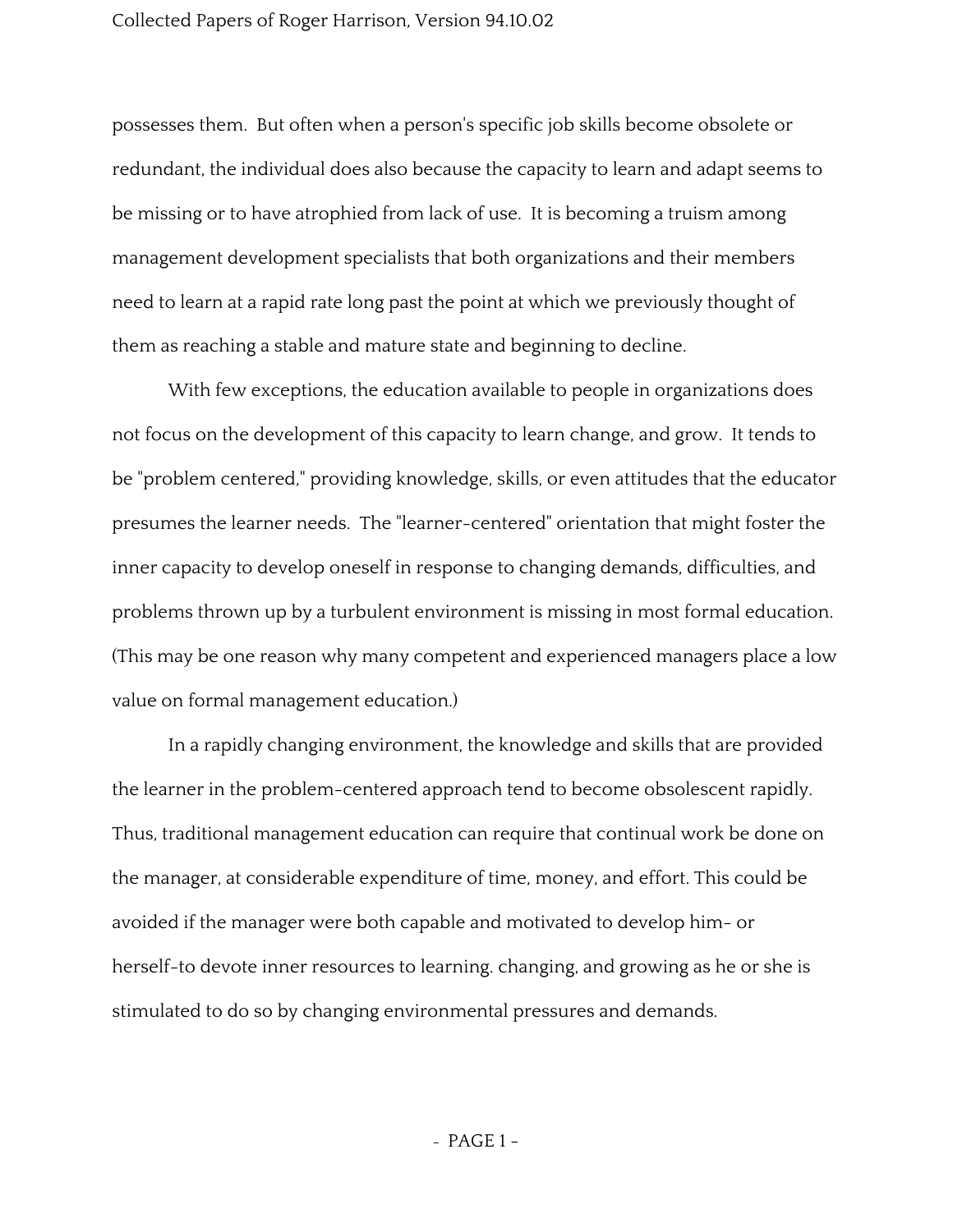This thinking leads to the idea of self directed learning a teaching/learning process that involves the manager actively in diagnosing personal learning needs, setting development goals, exploring the environment for educational resources, and carrying out learning activities for him- or herself. This educational process can have both a problem or content centered aspect, and a process centered one: as the participant works on whatever problem he or she brings to the learning situation, he or she is also developing the attitudes and skills required for continuous self-development—learning how to learn.

In the many spheres of public and private life, complexity is increasing, structures and relationships change ever more rapidly, and acquired knowledge is ever more evanescent and unstable. The need to become both a continuous learner and a self directed learner presents itself in a multitude of forms to nearly every individual. My thesis is that this need cannot be met by traditional methods of education. Self directed learning has great promise for releasing and keeping alive the creativity and capacity for growth and change that become increasingly dormant in many of us as we age.

To understand why I think self directed learning is so much more promising than traditional methods for freeing and empowering the adult learner, it is necessary to examine the learning models or principles on which our learning designs are based.

# **More Principles of Adult Learning and Educational Design**

In my first paper on self directed learning (Harrison, 1972\*-a), in which I describe the Autonomy Lab, I articulate three design principles. They are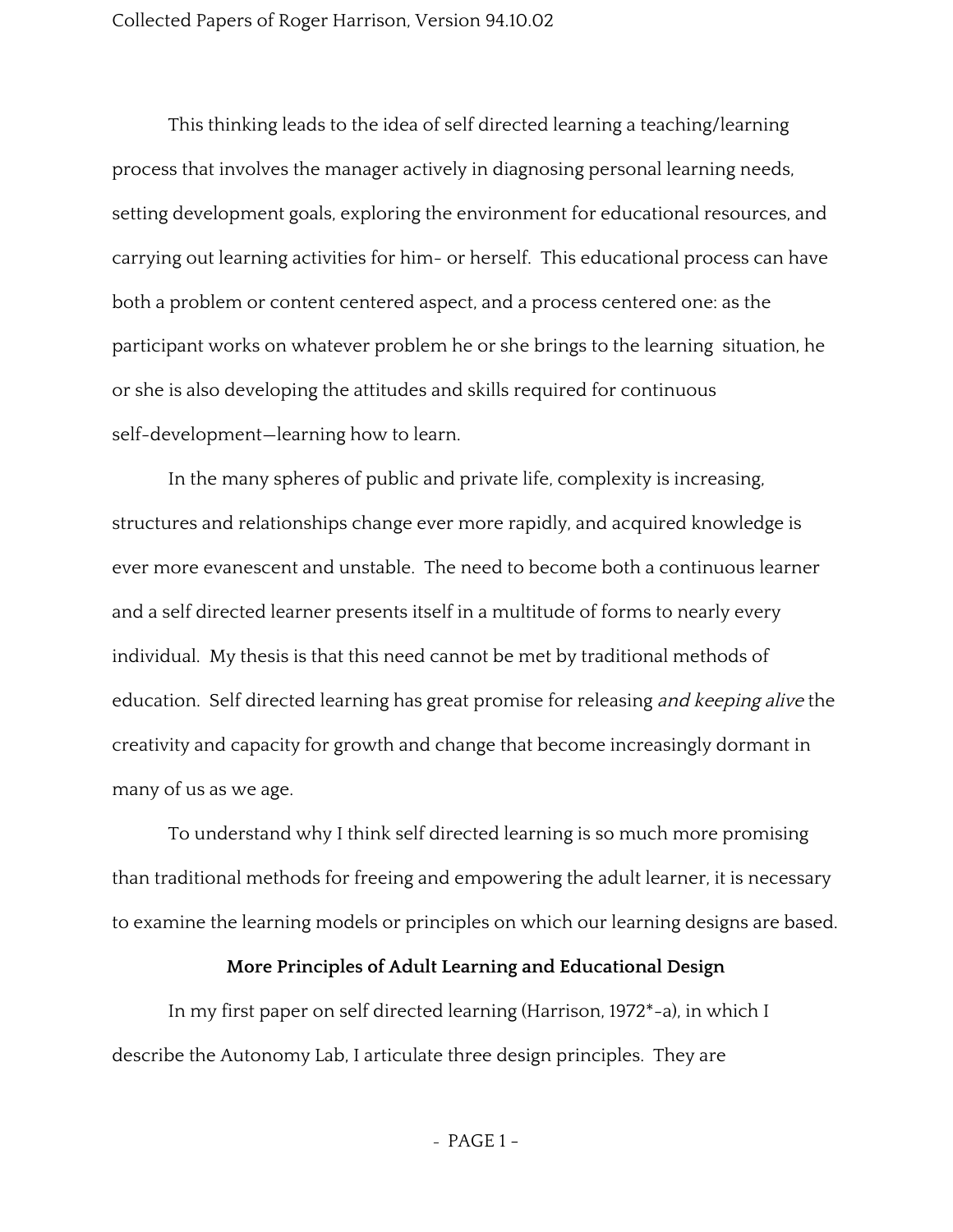- The principle of internal motivation: We evoke and build on the learner's own felt needs and interests.
- The principle of multiple learning tracks: We build in opportunities for learners to go their separate ways within the overall program.
- The principle of optimum confrontation: We provide opportunities for learners to choose their own pace, their own level of emotional stress, and their own rhythms of activity and rest. We trust them to make wise choices in these matters.

After some years of experience with self directed learning, I can expand on what I said then.

# **Understanding the Game of Training Design**

Every designer of training has to take into account the internal needs, motives, and values of the learner and the external means employed by others to control and influence his or her behavior during and after the formal learning experience. Most traditional learning methods do not take the learner's internal states into account; and, when they are considered, assumptions are made about the average or modal learner. The needs, motives, and values of the individual learner are scarcely considered. One reason is that the educator has little or no access to such information when important design decisions are being made.

When one is limited to very general knowledge about the people who are to be influenced, the control and influence processes chosen tend to be simplistic. The educator does not know the students personally in advance of the program and often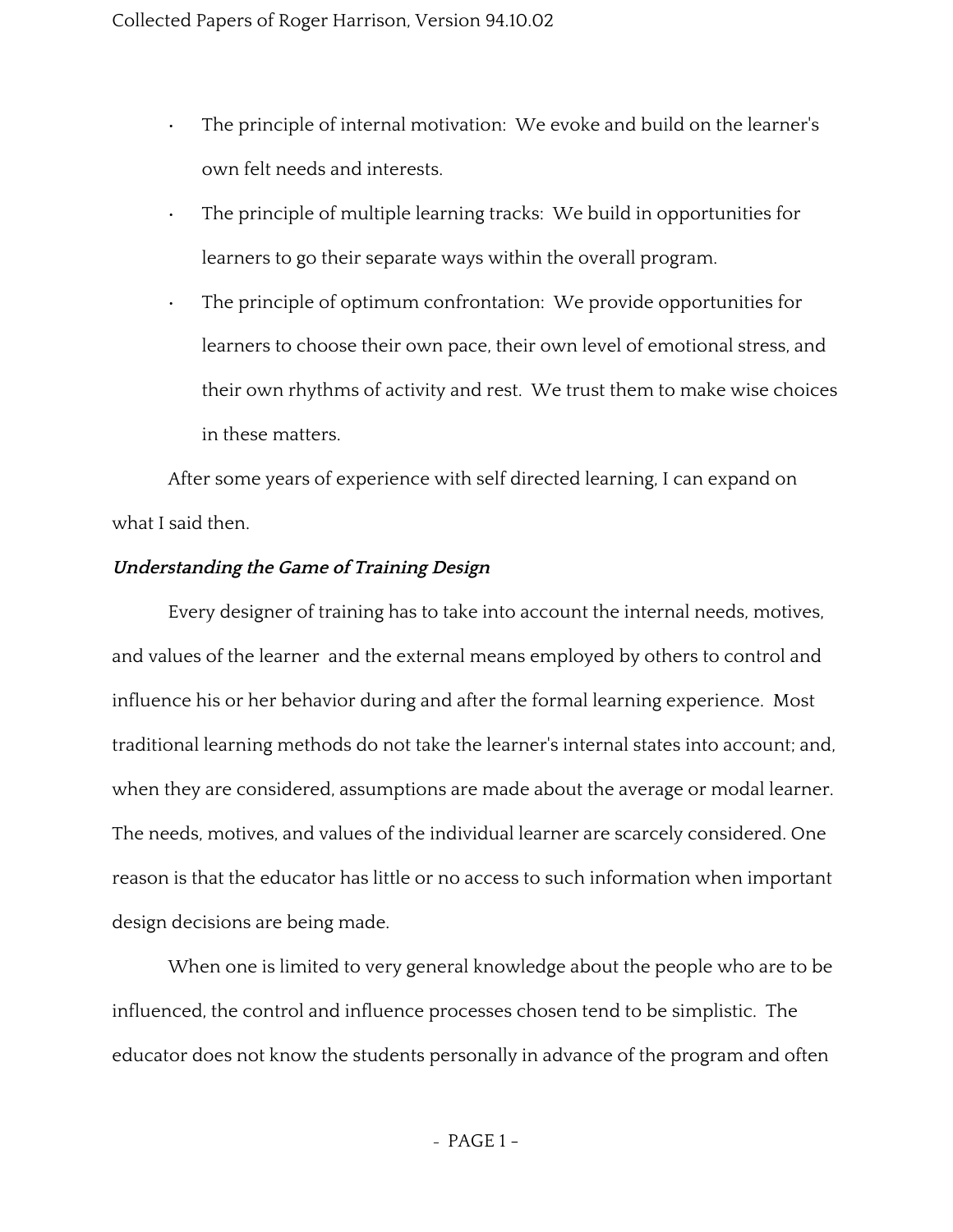does not know the students' application situations either. The educator decides, on the basis of his or her own experience, knowledge, or values, what is to be learned, and then constructs a program to coerce, seduce, or persuade the learner into learning those things.

- **The Classroom Game.** Participants are assigned to training activities as part of their jobs. They understand that they are expected to treat the educator as an authority figure and take the student role that they have learned in school or university. They listen politely, do assigned reading, take notes on the content, and so on. Sometimes they are required to pass examinations on the content.
- **The Expert Game.**The educator uses prestige or specialized knowledge to convince the learner of the former's superior understanding of the matters under discussion, and to encourage the learner to depend on the educator's expertise.
- **The Charisma Game.** The educator presents him or herself as a model for the learner to identify with by being charismatic, attractive, or sympathetic. Effective public speakers do this.
- **The Group Process Game.** The educator forms small groups to work on problems or cases. The groups then establish norms of opinion and attitude to which their members conform, at least on the surface. The groups become satisfying to the members, and provide comfortable and supportive mileux for learning. The progress of each individual member is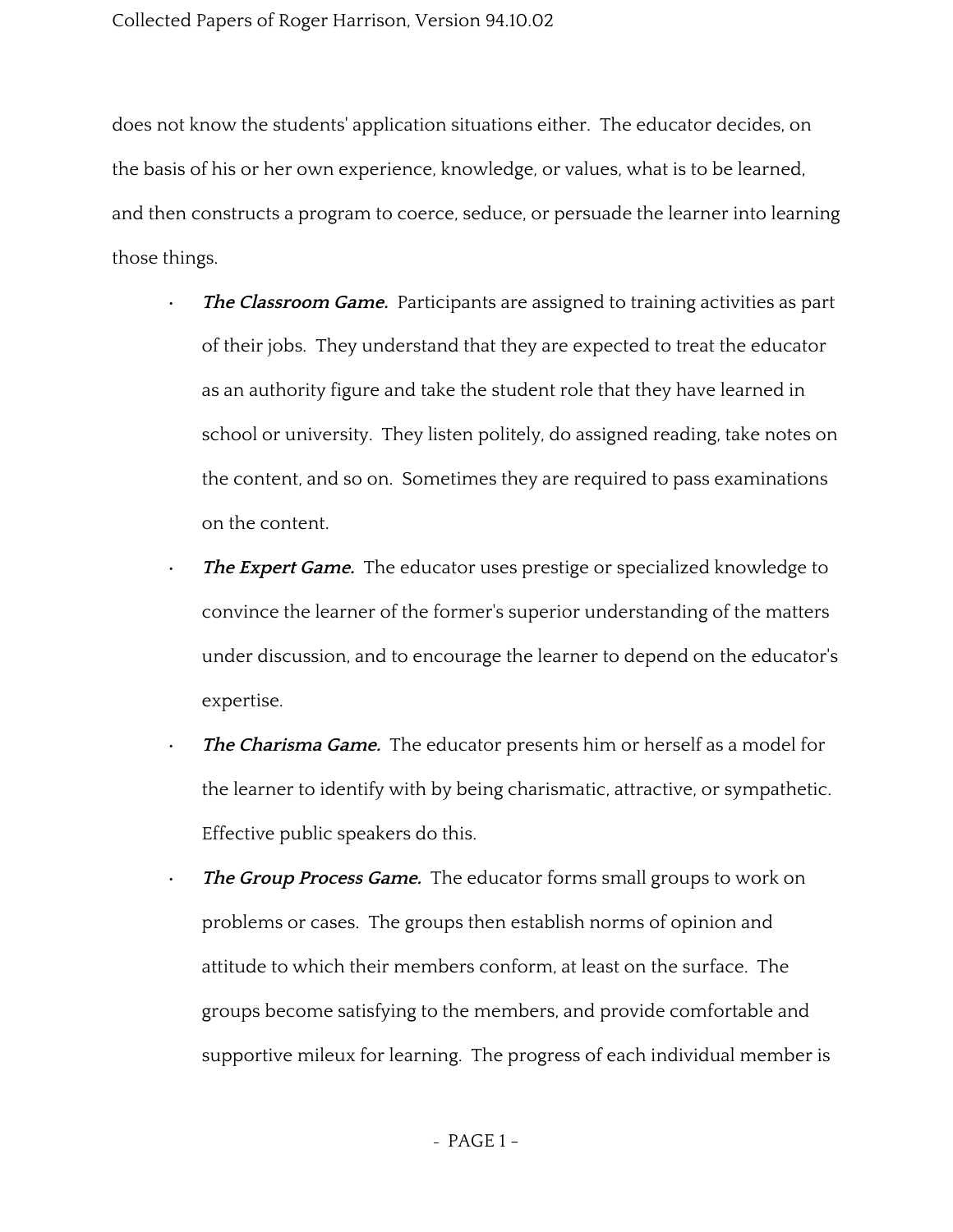facilitated by the group's action. To a large degree, the individuals depend on the group to manage their learning.

• **The Interactive Learning Game.** The educator uses structured tasks, games, or simulations designed so that the desired attitudes and behaviors lead to success. The learner goes through these activities a little like a rat through a maze, rewarded by success for making the right moves, punished by failure for wrong decisions. The immediacy of feedback keeps the learner engaged.

Most trainers and educators use some mix of these "games" in order to influence learners to bring their attention and energy to bear on what is to be learned. These processes applied by the educator interact with the internal attitudes, needs, and interests of the learner. If there is a good "fit" between internal and external forces, these reinforce each other and the experience is felt to be successful by learner and educator. At the other extreme, the external and internal forces may be in opposition, leading to a difficult experience. The educator may have to use all his or her power and skill to overcome the learner's tendencies or to rediagnose needs and redirect the learning program to meet the demands of the stronger and more active participants.

Education in this vein becomes a competitive game between educators and students: the stronger, more intelligent, and more attractive educators "win" and the weaker, duller, less appealing ones "lose." But they all win or lose their own game—one for which they make up the rules and the scoring system. In traditional education, a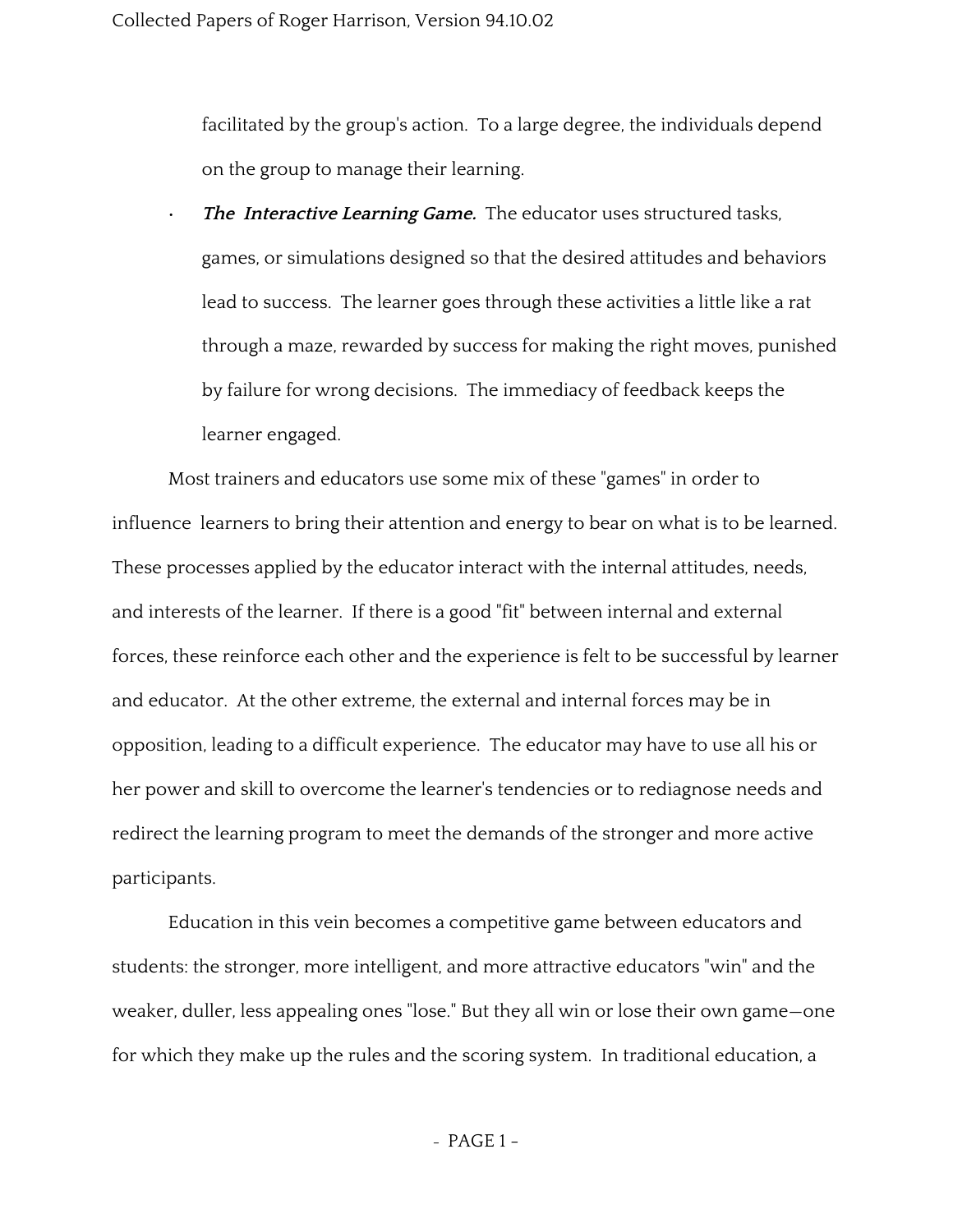good teacher influences the students to achieve predetermined learning goals. The learner has the choice of playing the teacher's game or reacting against it; there are few opportunities for the learner to play his or her own game or develop and operate a personal scoring system. The alternative to dependency and compliance is not independence, but rebellion.

When such education is successful, the student comes away intellectually or emotionally changed, but not stronger in the ability to create and manage his or her own learning process. When the learner returns to the work situation, then the changes produced during the educational experience are extremely vulnerable to the environment. If the new learning fits the direction of the immediate external pressures, it tends to be used and retained. If it does not, a new process of coercion, seduction, and persuasion begins to re-educate the learner to give up or at least suppress his or her newly acquired attitudes, opinions, skills, and knowledge. The final outcome of the educator's efforts is determined during this re-entry process, and the educator normally ends up with virtually no control over those events that most determine the ultimate success or failure of the training activities. During the formal training program, tremendous amounts of energy and skill go into control of the temporary learning process, only to be wiped out or undermined by the stronger and more enduring forces of the larger environment.

Most adult educators are aware that much of the time they do not know and cannot significantly control either the needs and motives of the learner or the environmental forces governing application and continued learning. This awareness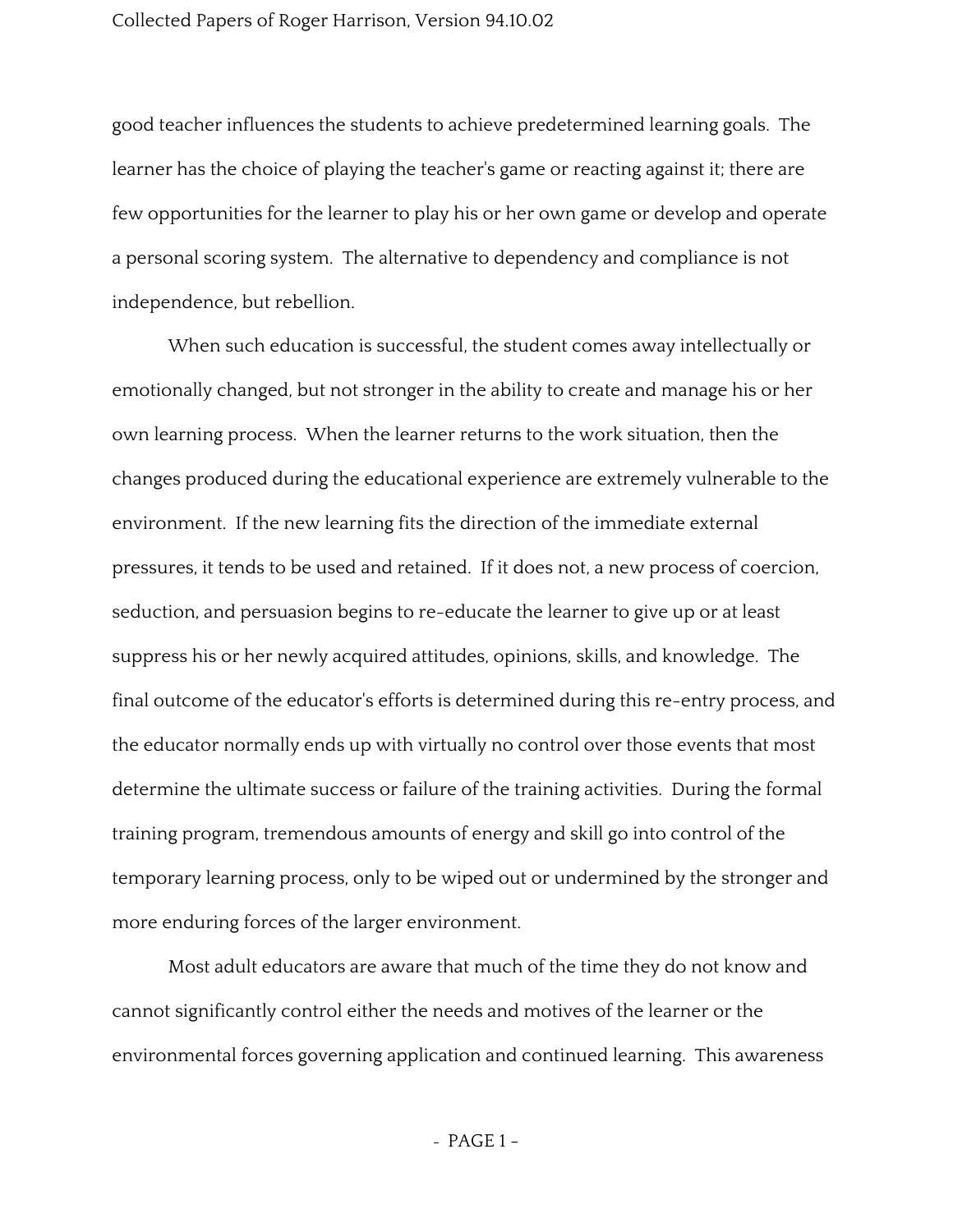leads to renewed attempts to win the game through the application of creativity and skill.

# **Giving Up the Game in the Service of Learning**

In self directed learning, we give up trying to win the game. We accept that both the learner's own forces and those of the environment are stronger and more enduring than any we control, and we find ways of working selectively with those forces rather than against them. In doing this, we choose to work primarily with the learner's own forces, partly because these are most accessible to us and partly because of our conviction that organizations and the larger society need self directed learners to cope with rapidly changing environmental forces.

Almost everything we do and achieve in designing and conducting self directed learning program's stems from this radical decision to serve the participant's growth toward autonomy and responsibility as a learner. I shall describe a number of ways in which we operate to facilitate the individual's identification of his or her own learning needs and goals, and provide help and support for "playing one's own game.

**We give participants maximum feasible choice at all points.**I have described this concept above, and I have shown how Dave Berlew and I designed the Positive Power & Influence Program to give participants maximum feasible choice. Early on in a learning experience, people may be reluctant to make choices, and they may not know enough to make important or complex choices. So we give them easy, simple choices, and work up to the harder ones. Making choices strengthens the learner's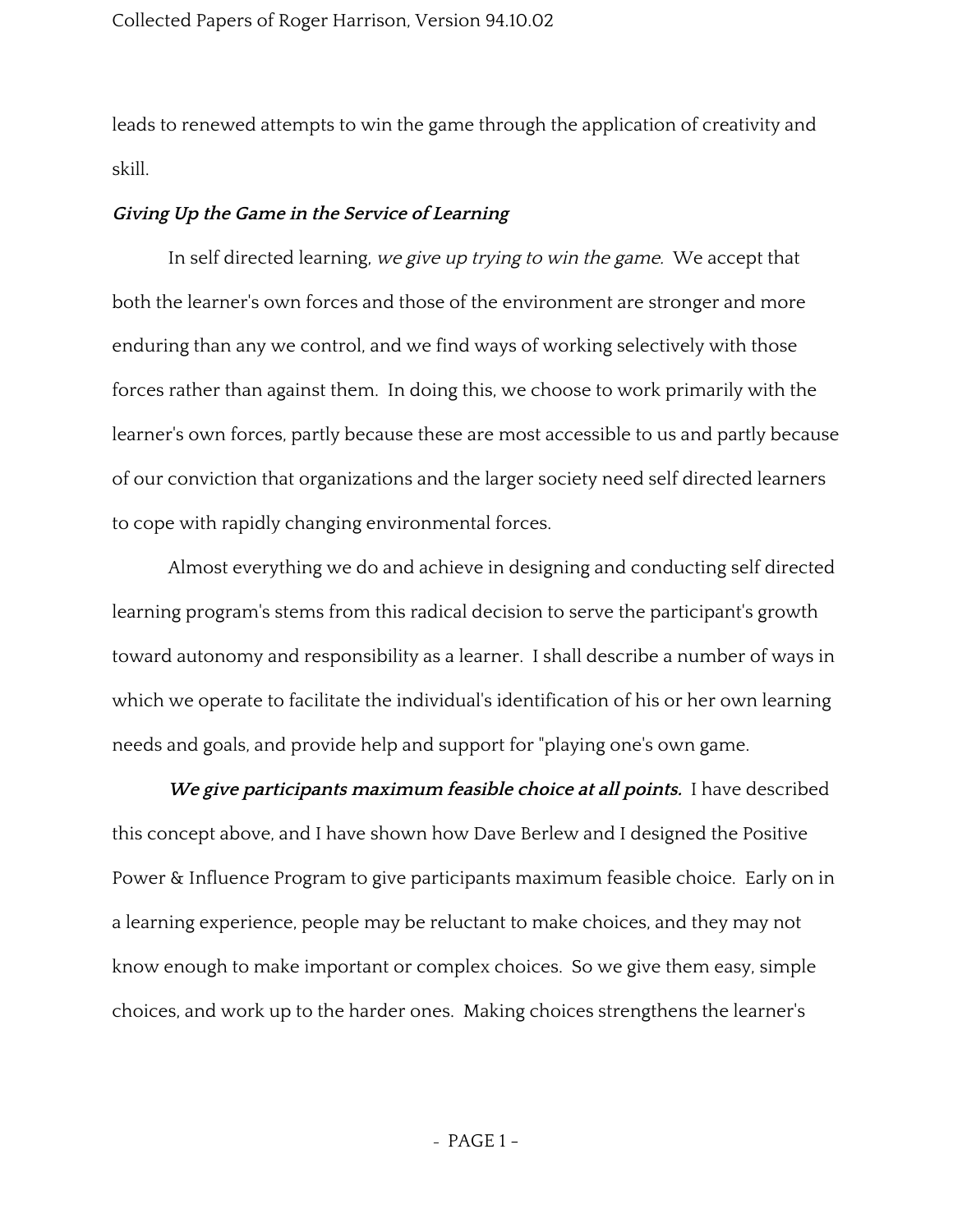ability to choose; so even if it is a matter of choosing one of two nearly identical activities, we give a choice wherever we can.

**We balance structure and ambiguity.**Because ambiguity and choice produce anxiety and may lead to withdrawal and immobilization on the part of the participant, we carefully work the tension between giving choice and managing stress. Over the life of a program, we reduce our control over the participants' uses of time and space, while providing structure through the learning resources we offer. We provide many structured games, simulations, activities, instruments, and books and articles, and we make available annotated references to all the materials available. As the program evolves, we give less and less direction as to what activities to do and how to do them.

# **We provide <sup>a</sup> clearly articulated conceptual framework and relate all the**

**learning activities and resources to it.**We reduce anxiety and dependency by providing clear conceptual maps of the "learning territory." Once participants have learned their way around the territory, the map guides them in diagnosing situations and making choices, and they are less dependent on the knowledge of the educator. Constructing mental models is an important part of our design work.

**We try to provide equally valued alternatives.** Out of fear and dependency, participants will look to the educators to evaluate choices, alternatives, progress, and participant performance. If we deem a choice worthy of being included in our programs, we give it equal weight with other choices. For example, in the Positive Power and Influence Workshop, we defined and presented each of the four influence styles in a way that favored them equally, differentiating the styles only by describing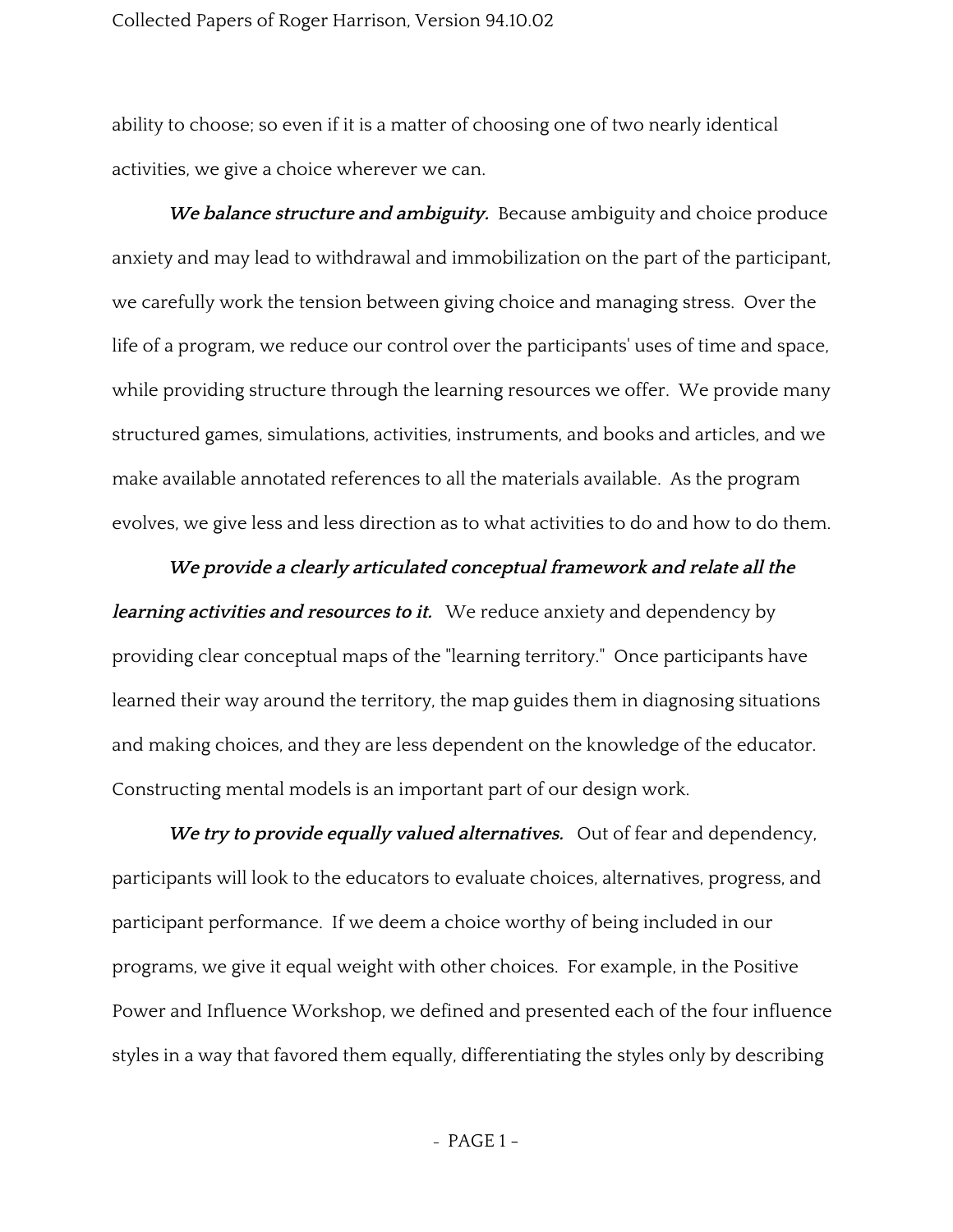the results each is likely to achieve. As trainers, we learned to use all four styles flexibly and effectively. We then switched from one to the other frequently, using each with commitment and evident relish.

# **We use the approaches and methods of traditional education to support the learner up to the point at which he or she can move ahead independently**, For example, we use structured exercises in small groups in the early stages of a program to start things moving and support the participants. If we find participants clinging to the same small group in later stages of the program, we encourage the members to try working on their own. As described in my earlier paper (Harrison, 1972\*-a), the staff members are quite directive and supportive with those participants who seem to need it, but only to the point at which they are able to move ahead on their own.

**We articulate and foster social norms that support individual responsibility and independence.** For example, when we introduce the self directed portion of the Positive Power & Influence Program, we compare and contrast the norms which foster self directed learning with the norms of polite social interaction. Some norms that we have found useful are the following:

• It is all right to initiate anything that would be useful for one's own learning. This includes requesting admission to groups already in operation; suggesting that others change what they are doing in order to meet one's own needs; asking others to reconsider their plans for the use of scarce resources; etc.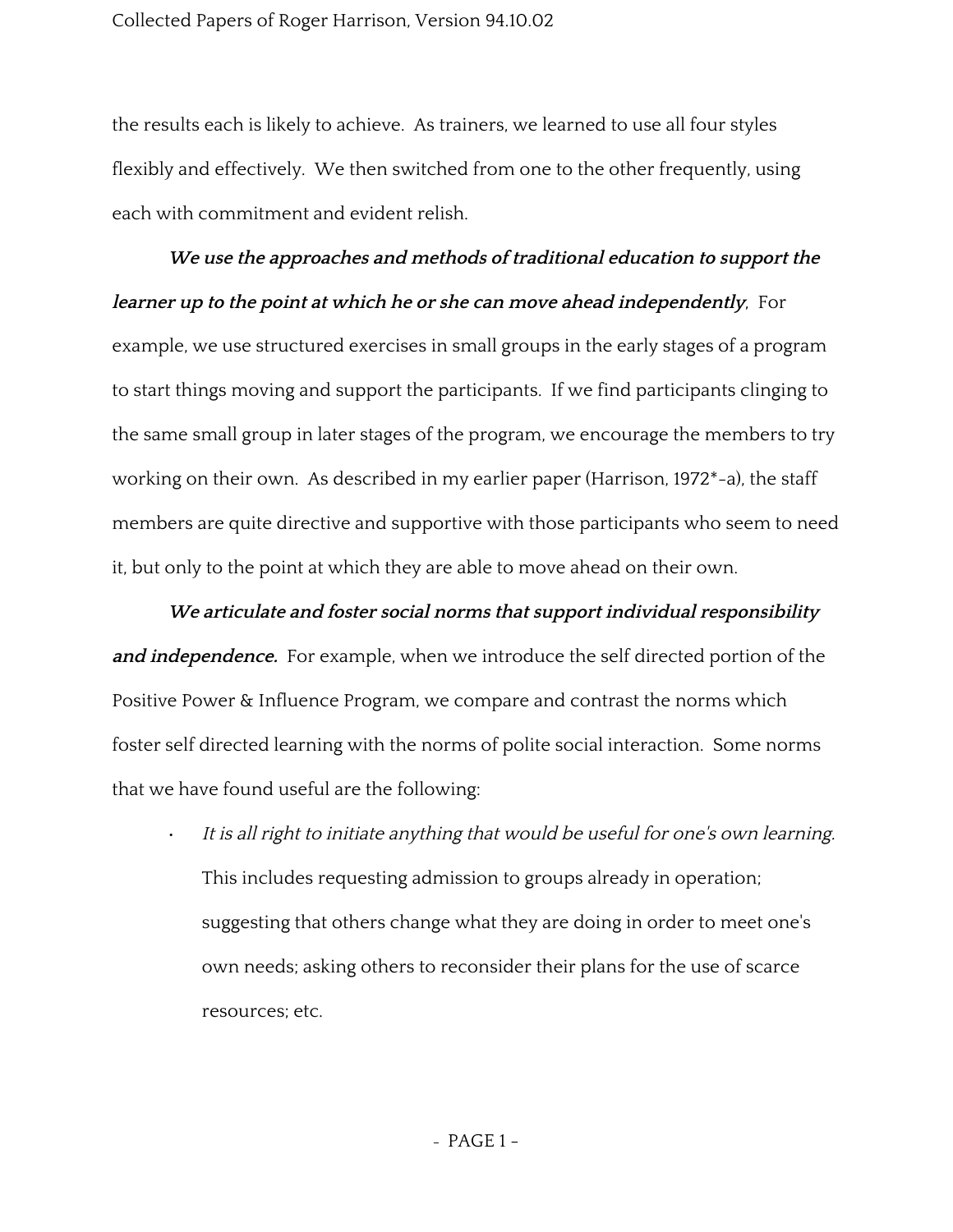- It is all right to withdraw or withhold one's own energy and resources. You may wish to opt out of previous commitments when something better comes along. You will want not to join others and not let them join you when what they are proposing does not meet your own needs.
	- The unexamined activity is not worth doing. Self directed learning works best when the individual is conscious of his or her intentions and goals in undertaking any particular activity. Otherwise, there is a tendency to join into whatever is going on, in order to fill empty time. We encourage participants to use video and audio recordings of their activities, and review them. We advise them to slow down their activities in order to reflect on what they are learning, and draw out the implications from what they observe

**We help participants become aware of their own "learning cycles" and use them to guide their activities.**The "learning cycle" is our name for the natural process of advance and retreat in learning. I observed in the Autonomy Labs that individuals would move out and take personal risks (e.g., try some activity that was personally threatening) and then would move back to reflect and integrate the experience. During this period, they might be relatively passive (reading books and articles, taking long walks by themselves). The idea of the learning cycle is in contrast to the efforts of many educators who conduct experiential learning events as if they were dramatic vehicles, building the tension and involvement steadily to a smashing climax. Some of our participants spontaneously manage their own stress by this cycle of risk and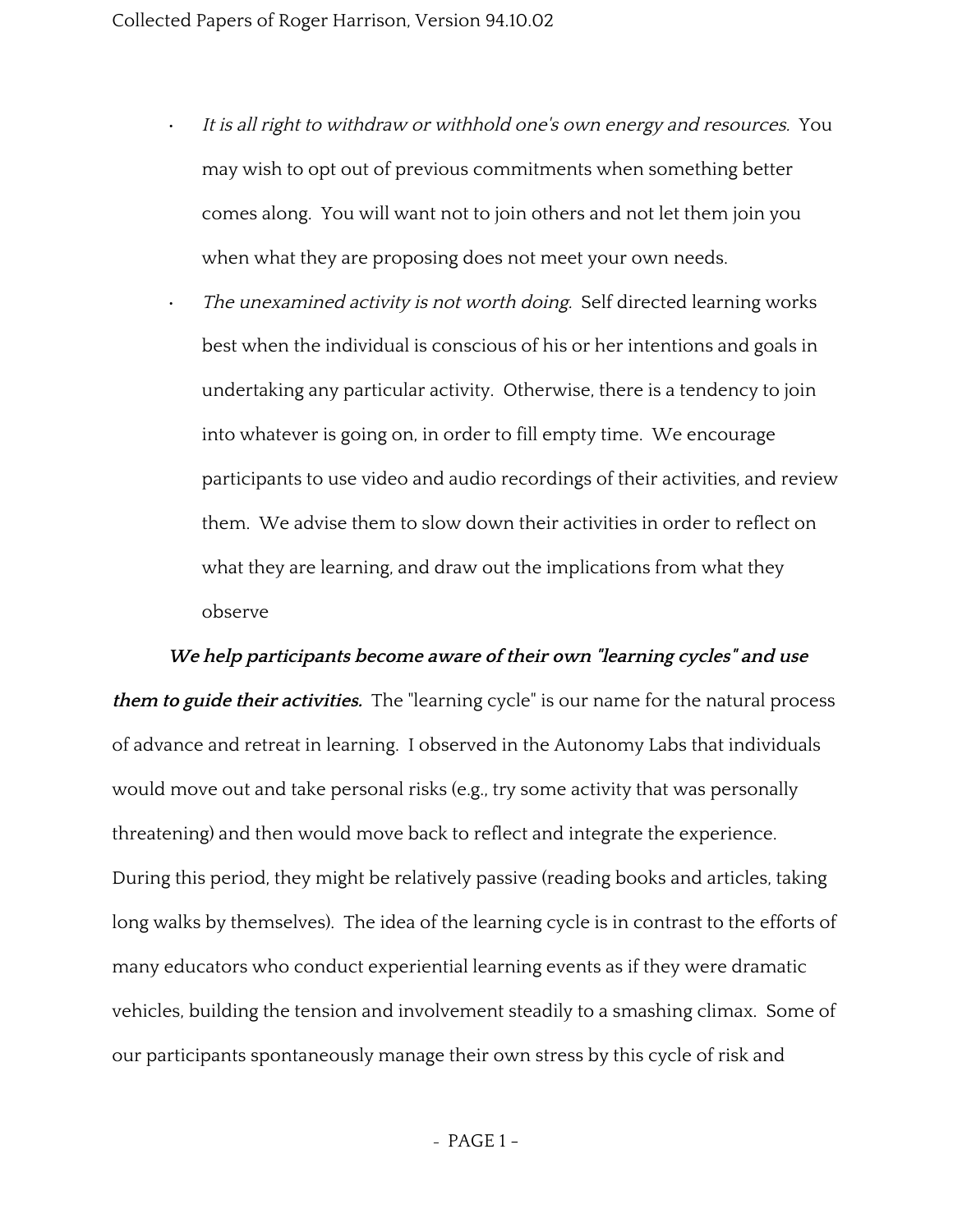retreat, but others seem to be out of touch with their own learning cycles or seem addicted to emotional stress. These people may have to be guided and counseled in order to contact their natural rhythms.

We believe that the freedom self directed learning gives to follow this stress-management cycle is a major reason why our programs can deal with highly charged and deeply personal material with a much lower level of stress than is true of programs based on small group processes. In the latter, all individuals are normally exposed to whatever level of stress exists in the group and are not free either to seek a higher or lower level or to follow their personal rhythms. In self directed learning, the individual can move in or out of risky learning situations at will. We find that participants do not use this freedom to avoid risk, but to manage stress, for the most part responsibly and intelligently.

**We design our programs so that the individual is free to move at his or her own pace.** I said earlier that self directed learning designs successfully accommodate a wide range of individual differences in level of preparation, readiness for personal involvement, and pace of learning. One reason is that in self directed learning, people do not have to keep up with others. We find that participants tend to develop loose, informal groupings around shared readiness for a general pace or risk level. The self directed format also facilitates individualization of the content of learning, the level of sophistication, and the learning modality. For example, for a number of years I have been involved with the programs for training line and staff managers in consulting skills and the management of change (both with the NTL Institute, and in programs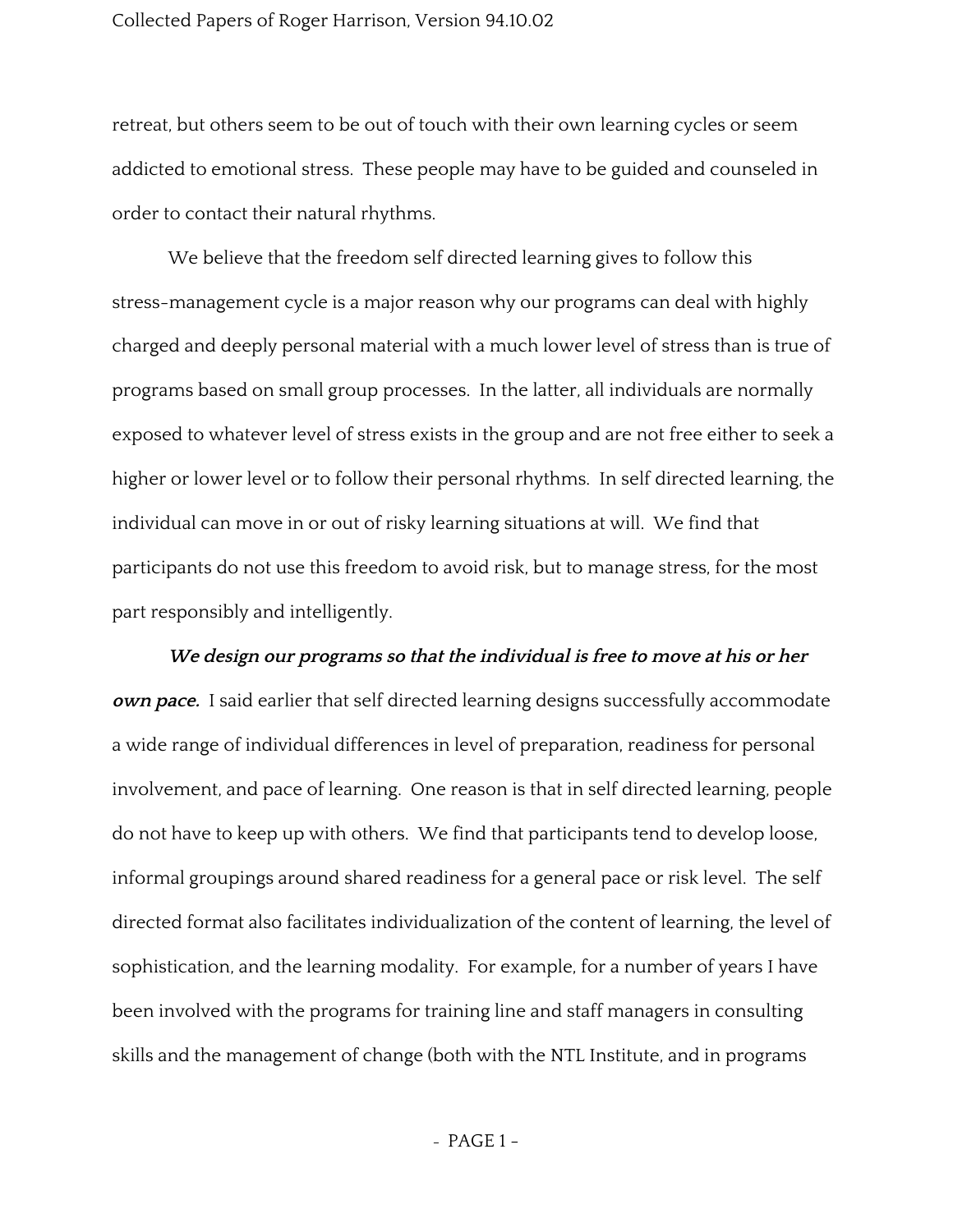offered by me and my colleagues). Historically, such programs have always been plagued by large differences in background and orientation of the participants. Some would be working on the most basic and general questions (e.g., "What is organization development?") while others wanted to hone their skills more deeply in specific areas such as one-to-one consultation, team development, and organizational diagnosis. Some would want to learn didactically and deal with the material at an exclusively intellectual level through lectures and discussions; others would press for experiential activities, skill practice, and a high level of personal exposure and emotional involvement. It seemed to be impossible to achieve better than a poor compromise between these polarized demands. Whatever choices the educators made were sure to disappoint or upset a substantial segment of the participants. The programs always seemed fraught with conflict and stress between participants and staff.

In 1972, Fritz Steele and I developed the first self directed design for the NTL Institute's Program for Specialists in Organization Development. The usual strife and stress seemed miraculously to disappear. The high emotional level we had learned to associate with participants in these programs was replaced by a sober commitment to work. Some participants arranged for staff participation in lectures and discussions on basic topics; others joined experiential games and activities; still others practiced basic skills using role playing and videotape feedback. Some stayed safely within the confines of the spaces provided by the course organizers, while others took the wider community as their learning setting. The energy that had gone into conflict in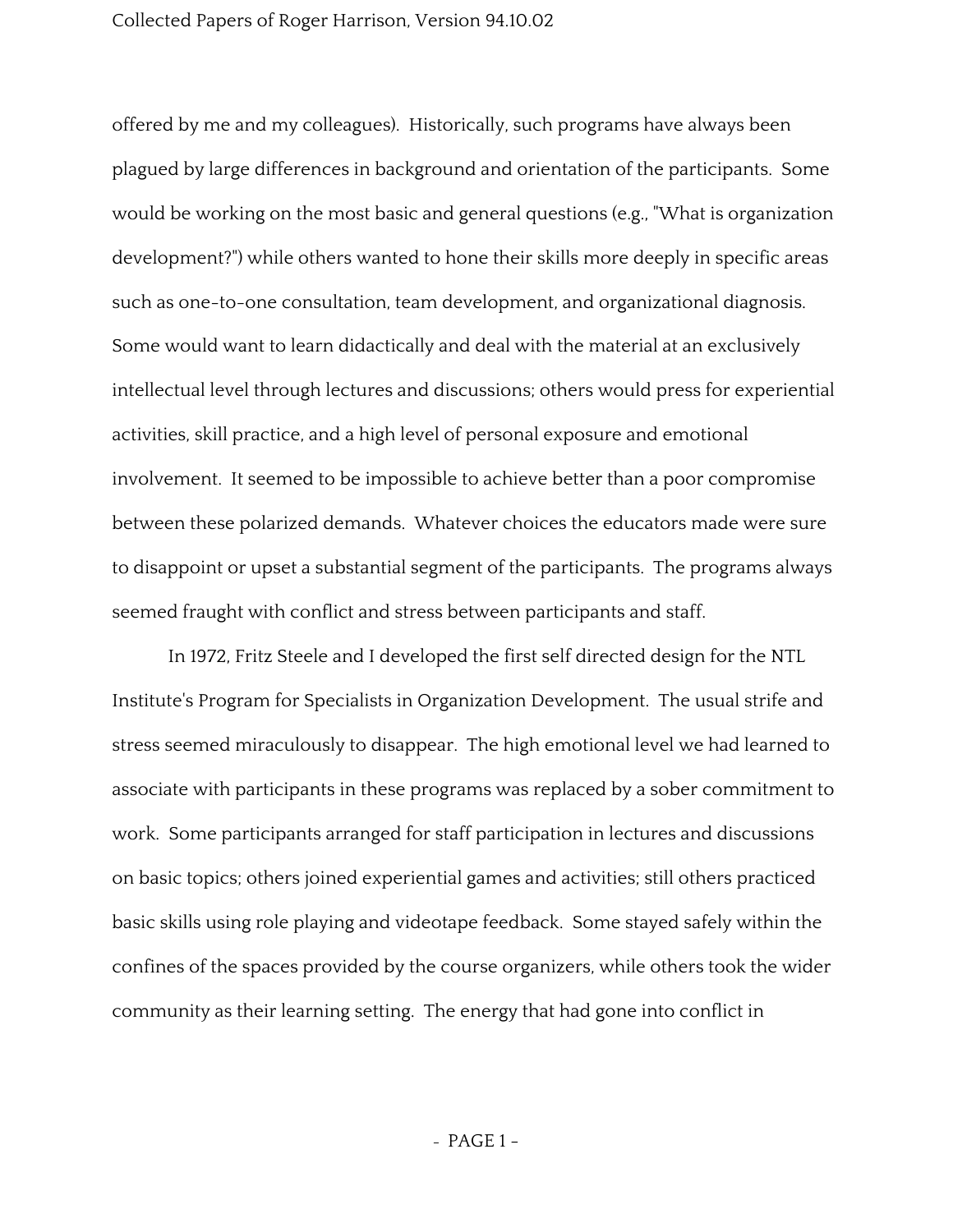previous programs over what was to be learned and how it was to be learned was channeled into productive learning.

I have since had this experience over and over. Compared to other experiential learning methods, self directed learning channels more energy into work and less into emotionality. Put another way, if one provides participants with a vehicle that is responsive to their individual learning needs, they do not need to fight to have their needs met.

# **The Future of Self Directed Education**

Almost any applied subject can be adapted with profit to the basic design template described in this paper. The usefulness of adult education can be dramatically improved if resources are presented in the ways we have described in this paper, so that learners can spend their time focusing on meeting their own needs, rather than responding to the guesses of educators about their needs. There are some adults who find the requirements for self direction and personal responsibility in learning difficult to adjust to, but my experience is that participants are far more ready for responsibility than educators are to give it to them.

#### **Self Directed Learning Requires Educators to Change**

Self directed education requires that the typical trainer or educator change his or her skill mix. Here is where I have found the most resistance to self directed learning. Self directed learning requires a fundamental shift in the locus of control in the classroom, and this shift is difficult for many educators to make. Once participants have gone beyond the diagnostic phase and the self directed activity is well launched,